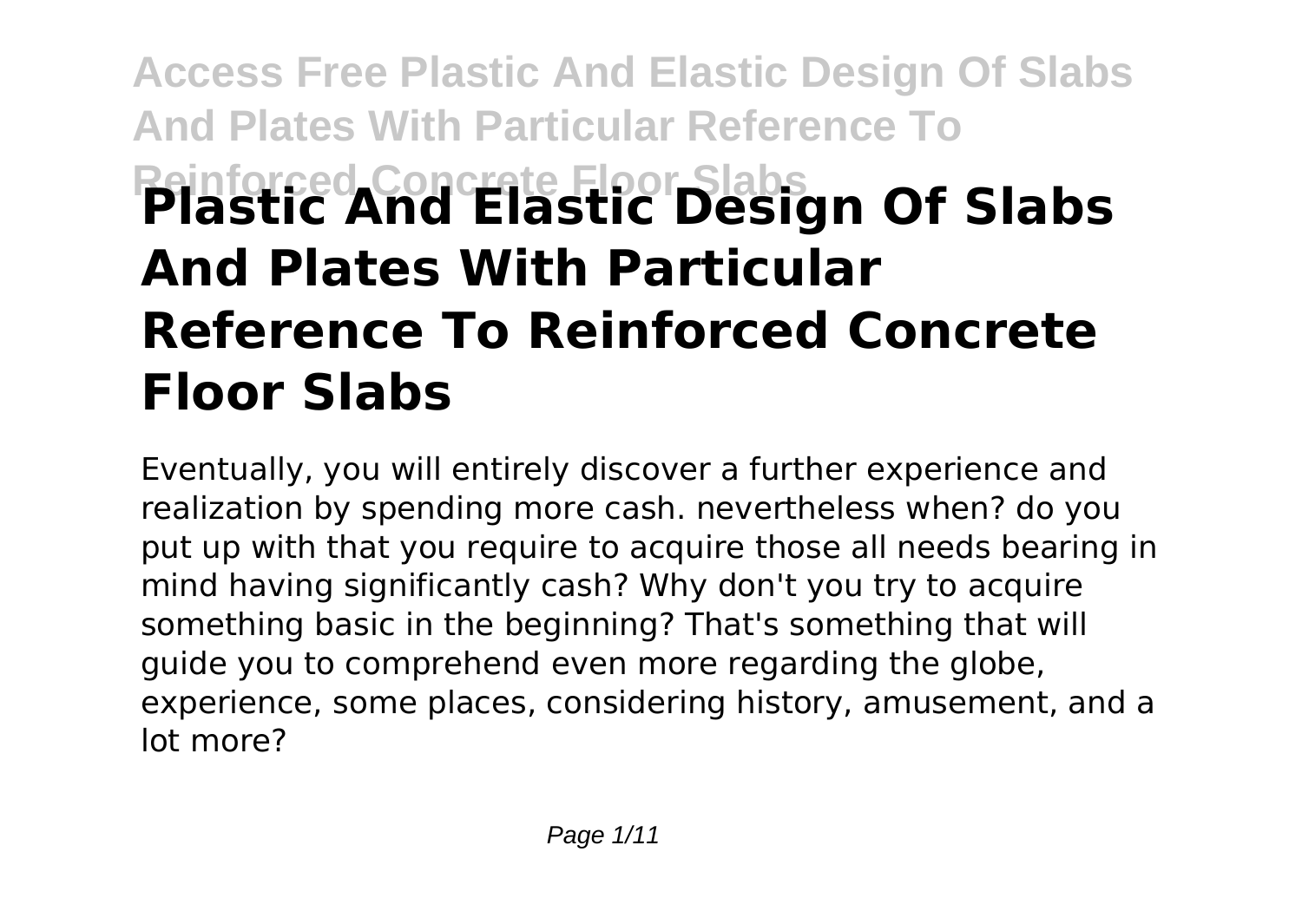**Access Free Plastic And Elastic Design Of Slabs And Plates With Particular Reference To** Reinforced Concrete Floor Superstand Text Slabs<br> **Register** Godf of the United States of the Superstanding of the Species reviewing habit. in the midst of guides you could enjoy now is **plastic and elastic design of slabs and plates with particular reference to reinforced concrete floor slabs** below.

Read Print is an online library where you can find thousands of free books to read. The books are classics or Creative Commons licensed and include everything from nonfiction and essays to fiction, plays, and poetry. Free registration at Read Print gives you the ability to track what you've read and what you would like to read, write reviews of books you have read, add books to your favorites, and to join online book clubs or discussion lists to discuss great works of literature.

#### **Plastic And Elastic Design Of**

a given set of design loads: Elastic Design and Plastic Design. Drift checks are also required in actual design practice, but the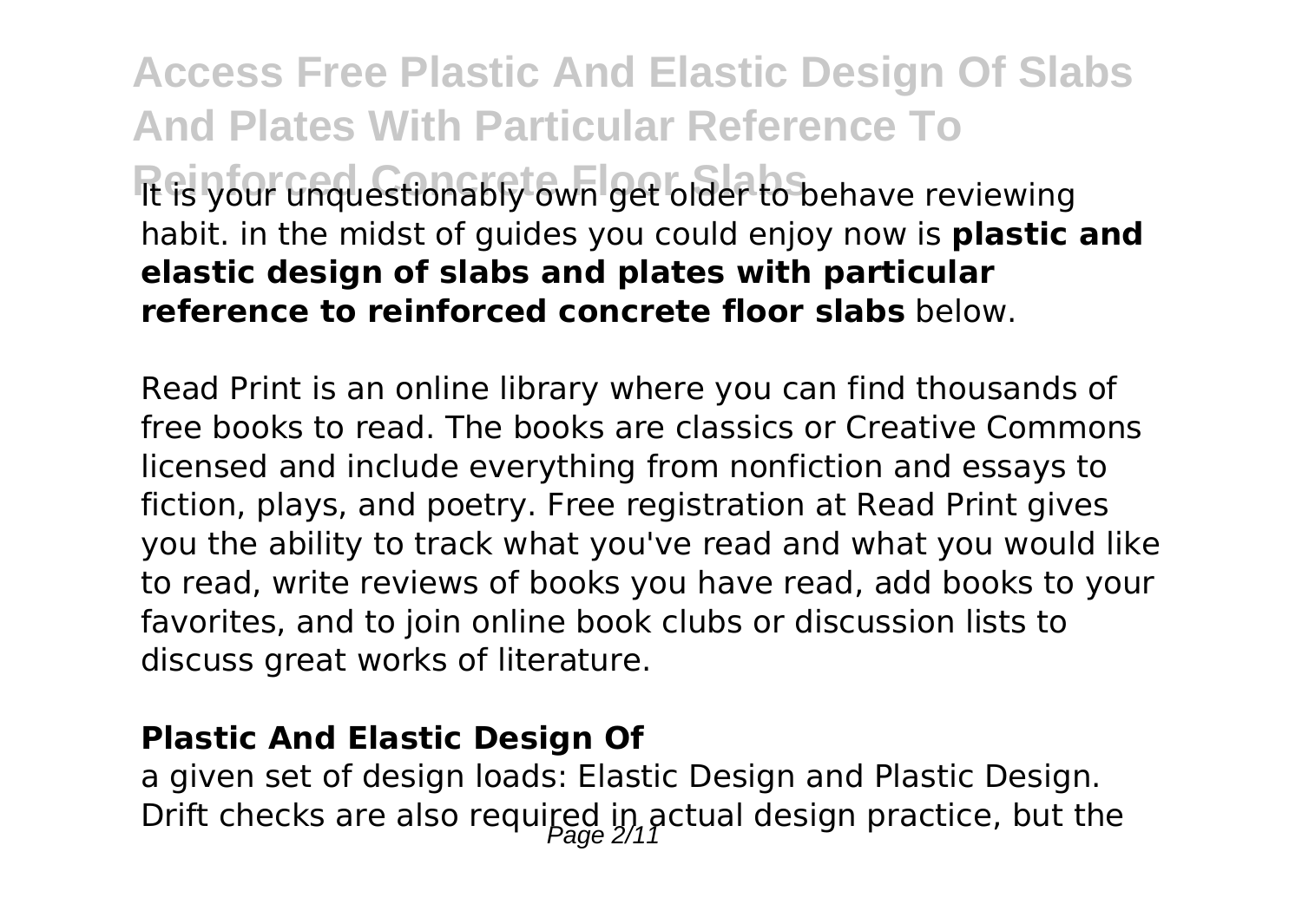**Access Free Plastic And Elastic Design Of Slabs And Plates With Particular Reference To Reinforced Concrete Floor Slabs** focus of discussion herein will be limited to strength consideration only. Elastic design is carried out by assuming that at design loads structures behave in a linearly elastic manner.

**PLASTIC VERSUS ELASTIC DESIGN OF STEEL STRUCTURES** Plastic and elastic and designs are two different design approaches. Both of these methods are efficient to design an optimized steel structure. in the past, most of structural designers were reluctant to use plastic design because of a lack of sufficient criteria and experimental studies. But nowadays, plastic design is overwhelming.

**Plastic design vs elastic design - Lessons for Civil ...** Plastic design is defined as the analysis in which the criteria for the design of structures is the ultimate load. We can define it as the analysis inelastic material is studied beyond the elastic limit (which can be observed in stress, strain diagram). Plastic analysis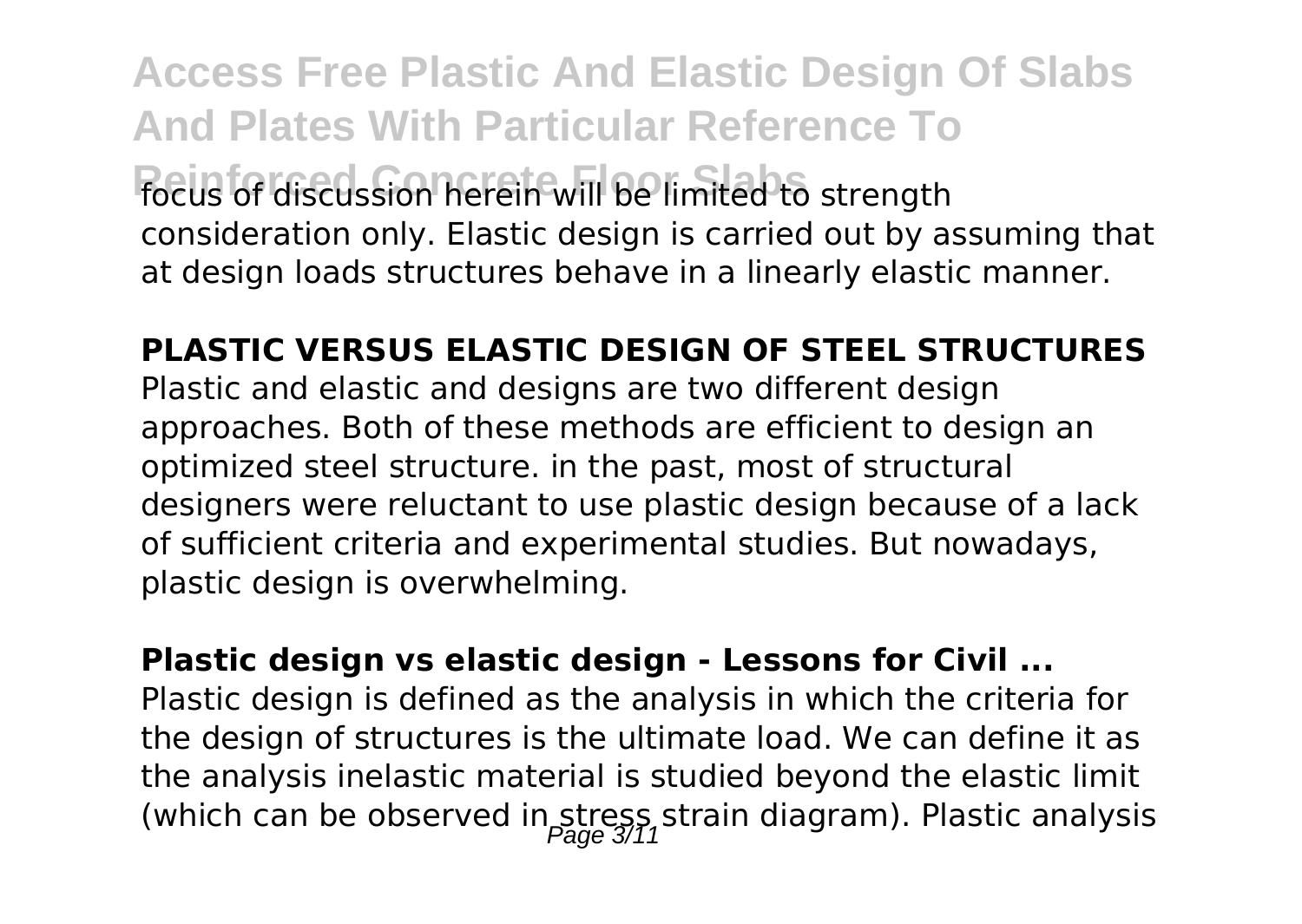**Access Free Plastic And Elastic Design Of Slabs And Plates With Particular Reference To** Rerives from a simple mode failure in which plastic hinges form.

#### **What is plastic design and elastic design? - Quora**

In elastic case it is considered that the body regains shape on removal of load, but in plastic case, the ductility of the body is considered and the body is expected to form plastic hinges, before it can finally collapse. This is an important aspect of studies for steel designs, taking ultimate load criteria, in building economical designs.

#### **What is the main difference between elastic design and**

**...**

What is plastic design? The plastic stage is when a material has left the elastic state and has too much weight applied that it deforms beyond recovery. The steel will continue to carry varied loads, but will deform at a much greater rate. When designing plastically we are only interested in the collapse state.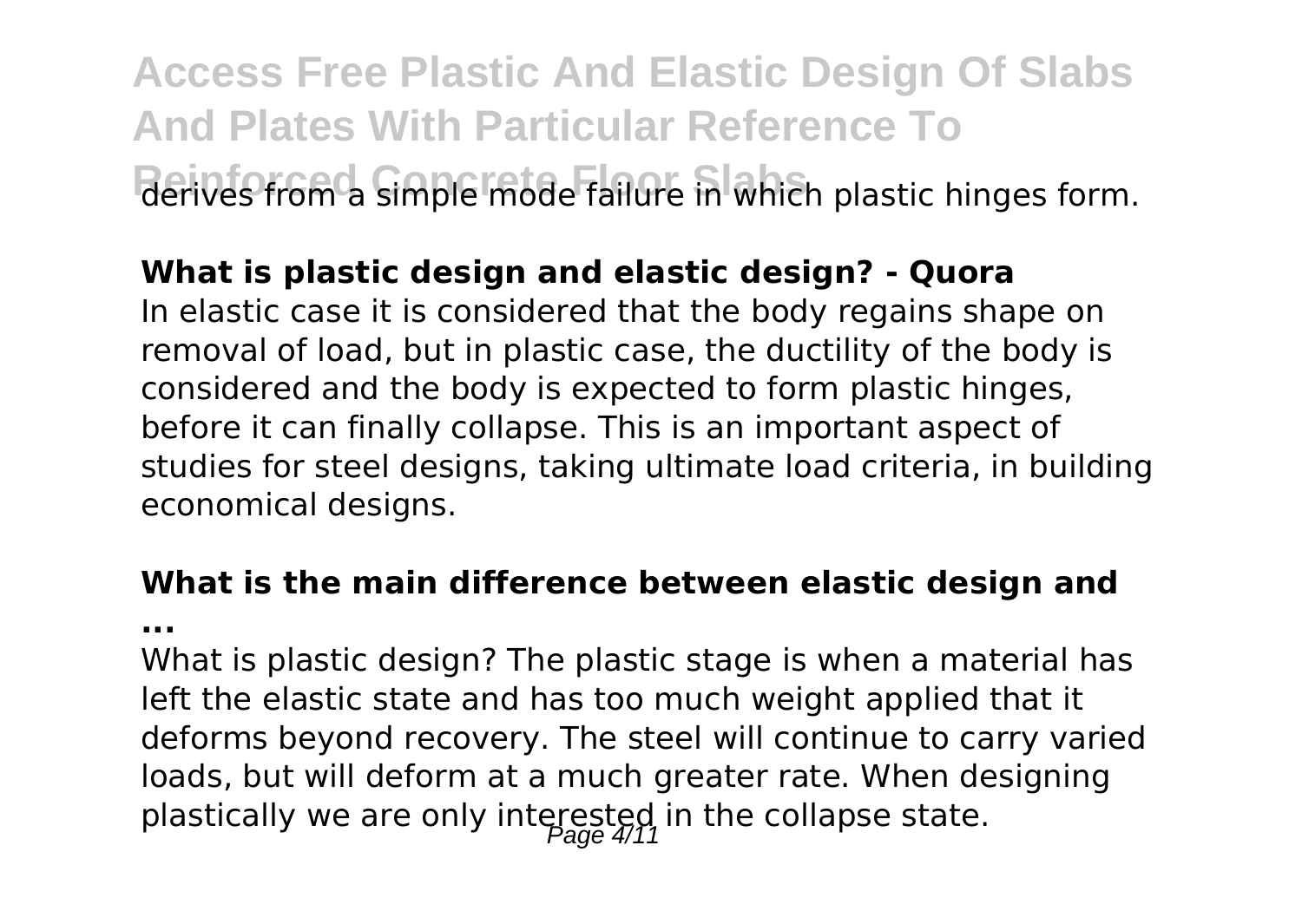### **Access Free Plastic And Elastic Design Of Slabs And Plates With Particular Reference To Reinforced Concrete Floor Slabs**

**Background Information - Elastic vs Plastic Design.**

Key difference: The main difference between a plastic body and an elastic body is based on individual their ability to regain their shape and size after an external force is applied to the bodies. Both, elastic and plastic materials are widely applicable and used in the field of science and technology.

**Difference between Plastic and Elastic | Plastic vs Elastic** In general, these options involve an elastic method and an elastic-plastic method. For Protection Against Plastic Collapse, the elastic method uses an Allowable Stress Design (ASD) approach, whereas the elastic-plastic method uses a Load and Resistance Factored Design (LRFD) approach. What is stress linearization and categorization?

### **Basics of Design By Analysis, in ASME Section VIII ...**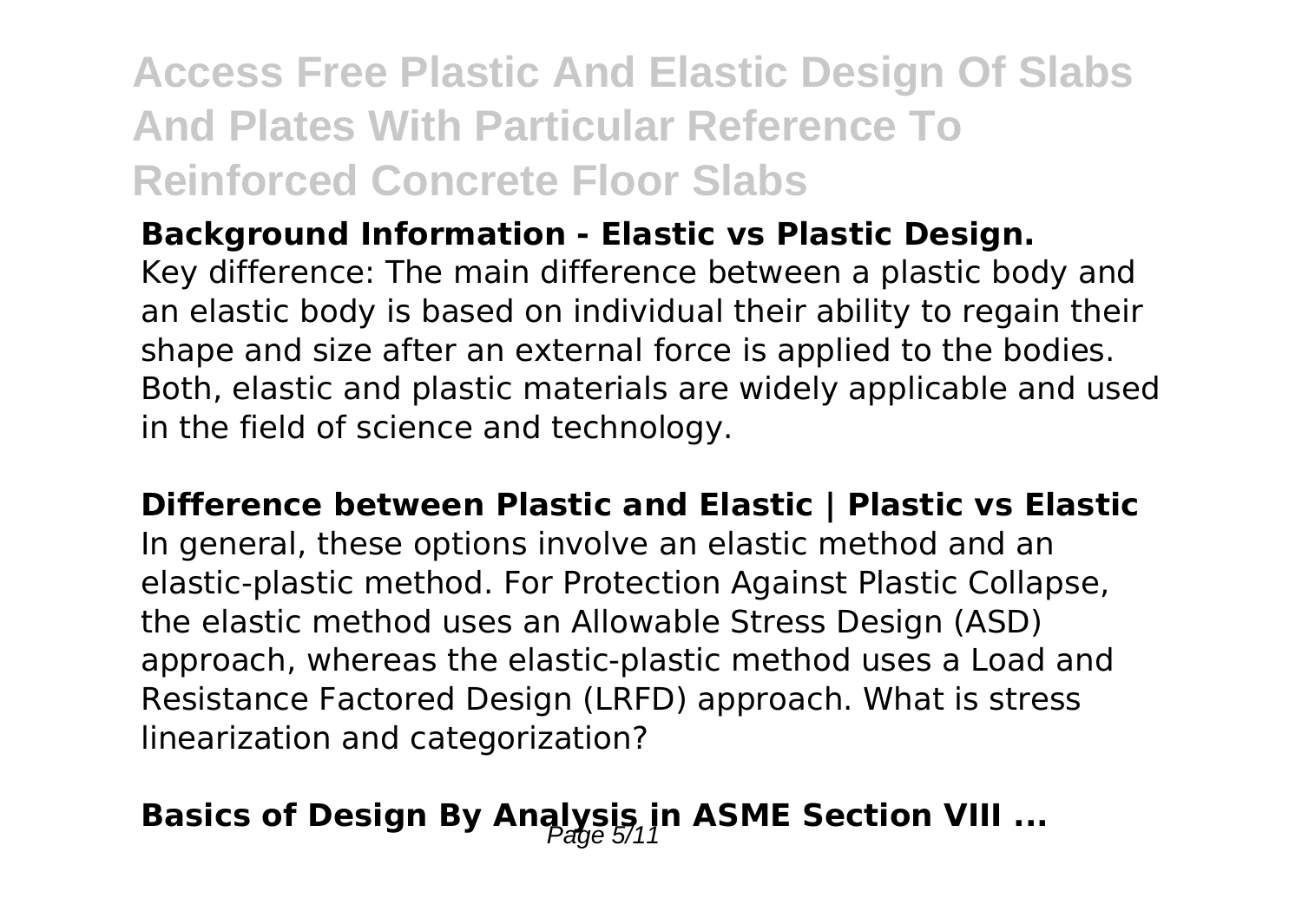**Access Free Plastic And Elastic Design Of Slabs And Plates With Particular Reference To Reinforced Concrete Floor Slabs** Elastic leads the charge as a multidisciplinary studio well versed in artful live-action. Our full service production team supports the director's creative vision with production management, cinematography, production design and casting. The results blend compelling performances, stunning production values and striking visual design.

#### **Home - Elastic**

By comparing elastic to plastic design in a series of portal frames using CAD systems (ANSYS, Linpro), and comparing theoretical and literature reviews this research will provide an in-depth look at the advantages and disadvantages for both, along with reasons for a preferred choice of design.

#### **Elastic vs Plastic Design. - Home**

Most design rules applied to elastic design can be similarly applied to plastic design. Additional rules stipulated in design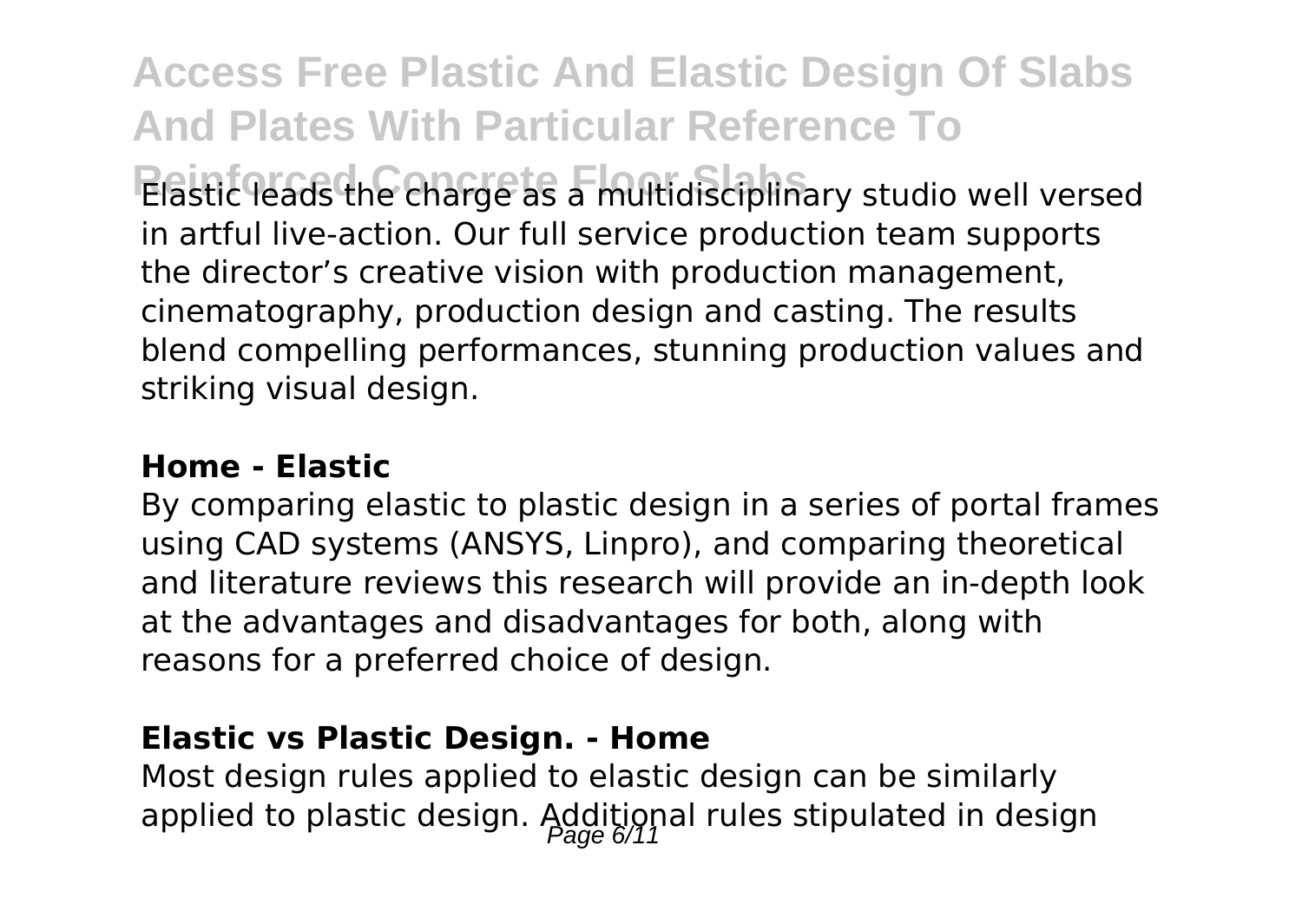**Access Free Plastic And Elastic Design Of Slabs And Plates With Particular Reference To** Redes for plastic design are mainly to ensure that plastic moments at yielded sections can be maintained and the plastic collapse load achieved without exhibiting local buckling in the cross-sections.

#### **Elastic Design - an overview | ScienceDirect Topics**

The plastic section modulus is used for materials where elastic yielding is acceptable and plastic behavior is assumed to be an acceptable limit. Designs generally strive to ultimately remain below the plastic limit to avoid permanent deformations, often comparing the plastic capacity against amplified forces or stresses.

#### **Section modulus - Wikipedia**

Plastic Bending Of Beams As the load on a particular beam is gradually increased, the greatest Stresses will occur at the extreme fibres of the "weakest" section (Note: In some Steels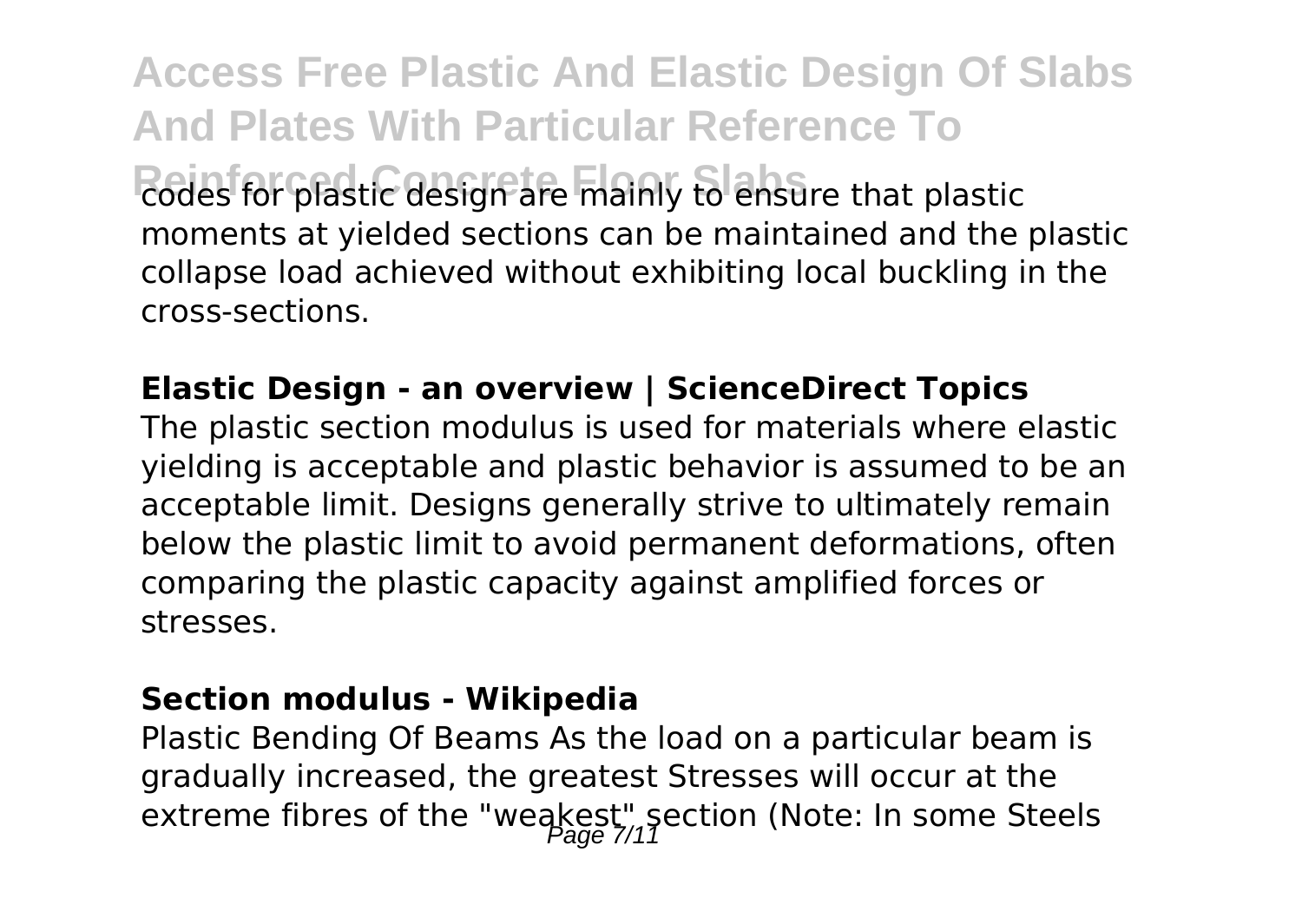**Access Free Plastic And Elastic Design Of Slabs And Plates With Particular Reference To Reinforced Concrete Floor Slabs** when the elastic limit is reached there is a marked reduction in Stress and in any calculations the lower Yield Stress is taken - See graph).These outer fibres are said to be in the plastic state, and any ...

**Plastic Theory of Bending - Materials - Engineering ...**

Or best, the elastic modulus is not a constant (like Young modulus), but it changes according to the strain. ... Chen,W.F. and Sohal,I. (1995) – "Plastic Design and Second-Order Analysis  $of \dots$ 

**Is there a difference between inelastic and plastic?**

selected elastic design spectra. Plastic design is then performed to detail the frame members in order to achieve the intended yield mechanism and behavior (Goel and Chao, 2008). In addition, modified brace and beam-to-column connection configurations are  $P_{\text{face } 8/11}$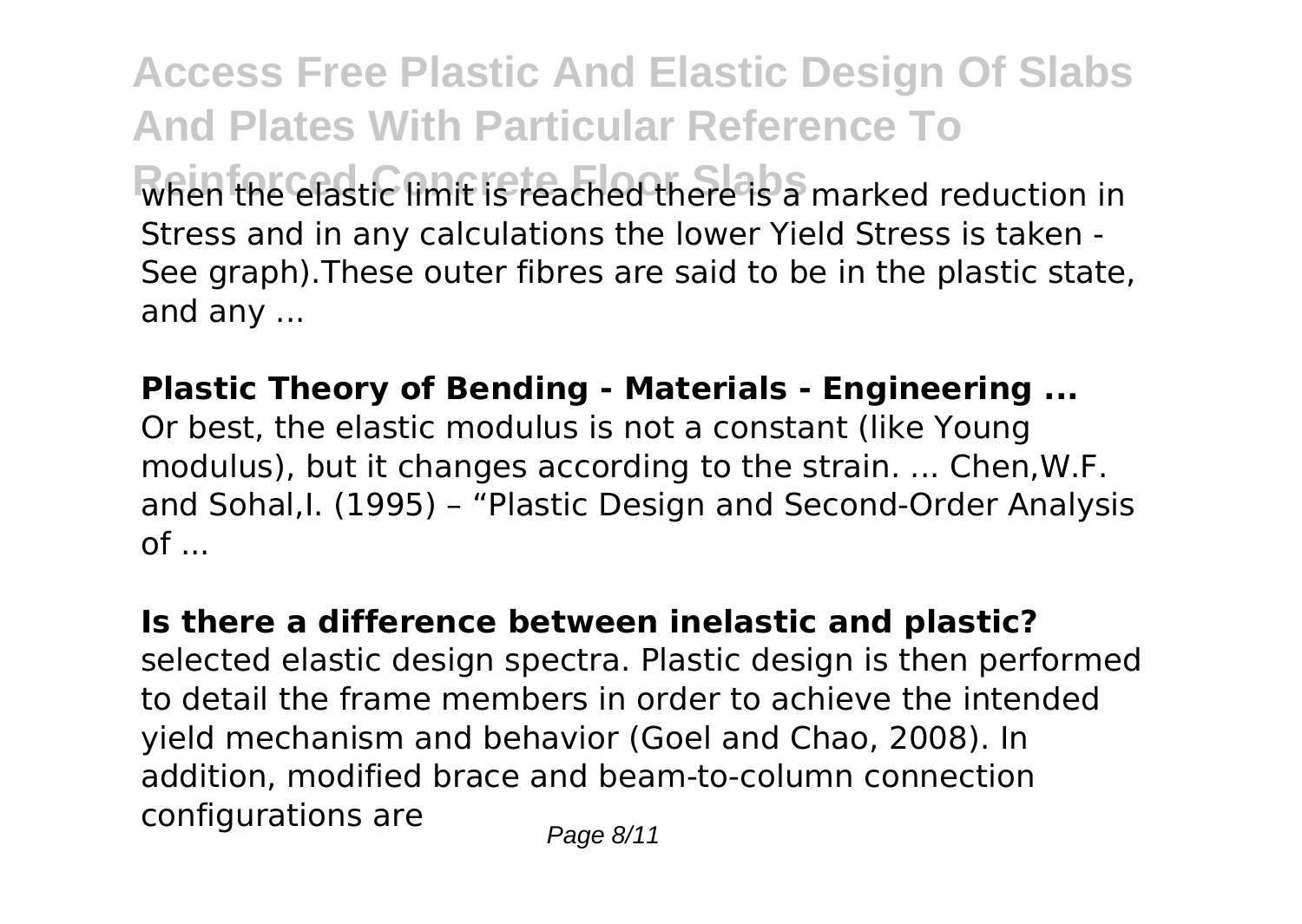## **Access Free Plastic And Elastic Design Of Slabs And Plates With Particular Reference To Reinforced Concrete Floor Slabs**

#### **PERFORMANCE-BASED PLASTIC DESIGN OF EARTHQUAKE RESISTANT ...**

Plastic section modulus is one of the essential properties for steel design per limit states strength criteria. Both LRFD and ASD relate to plastic section modulus. This relevance remains valid whether or not dealing with "plastic design". In engineering mechanics, "Plastic" is complement to "Elastic".

# **Plastic Section Modulus of Sections with Arbitrary Profile**

**...**

Plastic behaviour. In plastic limit analysis of structural members subjected to bending, it is assumed that an abrupt transition from elastic to ideally plastic behaviour occurs at a certain value of moment, known as plastic moment (M p). Member behaviour between M yp and M p is considered to be elastic.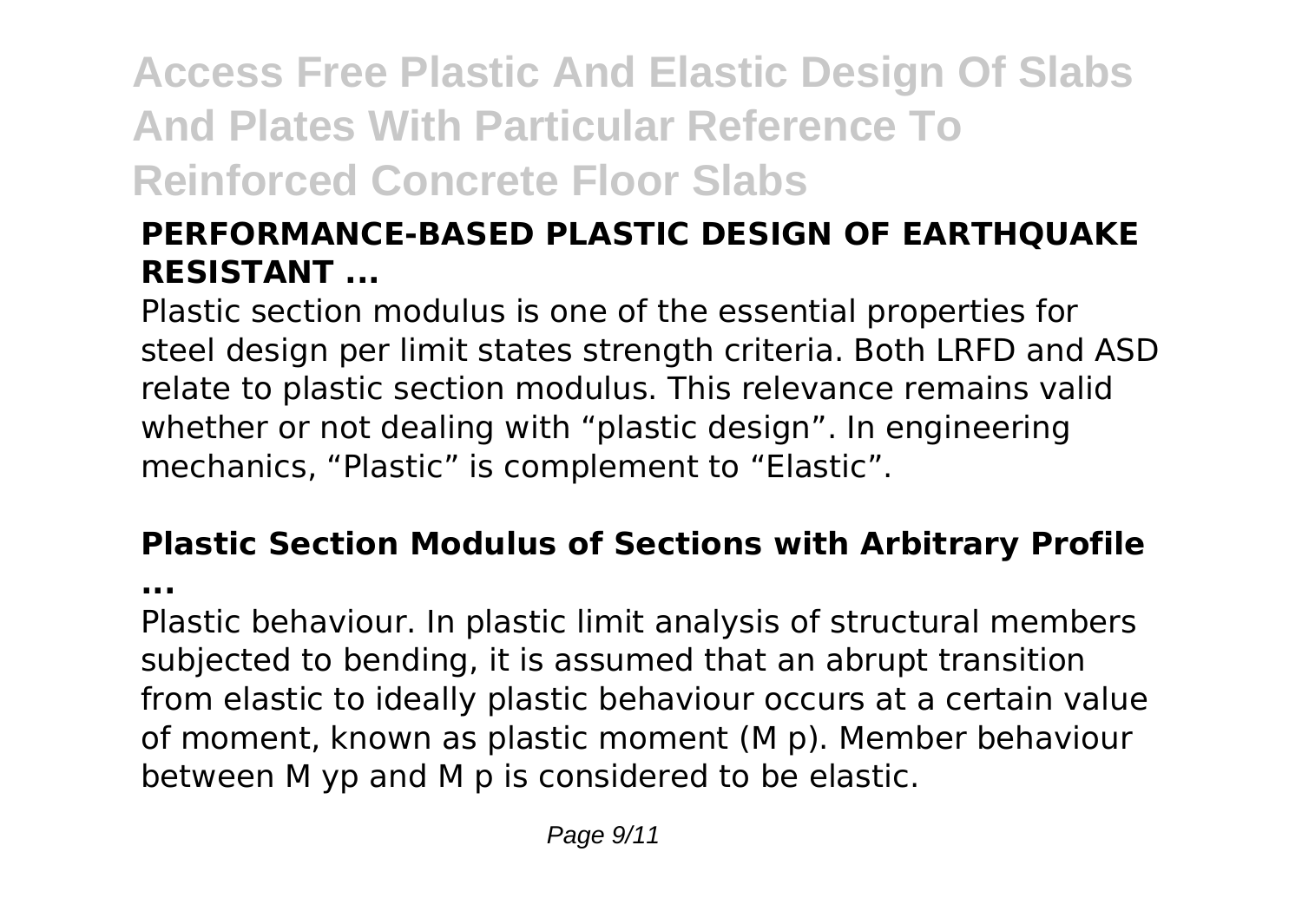## **Access Free Plastic And Elastic Design Of Slabs And Plates With Particular Reference To Plastic hinge Concipedia** Floor Slabs

At present, for this kind of pressure vessel design enterprises mostly use the traditional design method of design, the design is based on elastic design criterion allows only elastic deformation, in order to ensure that the container is safe and reliable, with high safety factor in the design of the general safety factor  $n=5$ or  $n=4$ .

#### **Elastic design | Article about elastic design by The Free ...**

This study presents evidence for microplastic contamination in two resident species of brachyuran crab from the Thames Estuary: the native shore crab,…

Copyright code: d41d8cd98f00b204e9800998ecf8427e.

Page 10/11